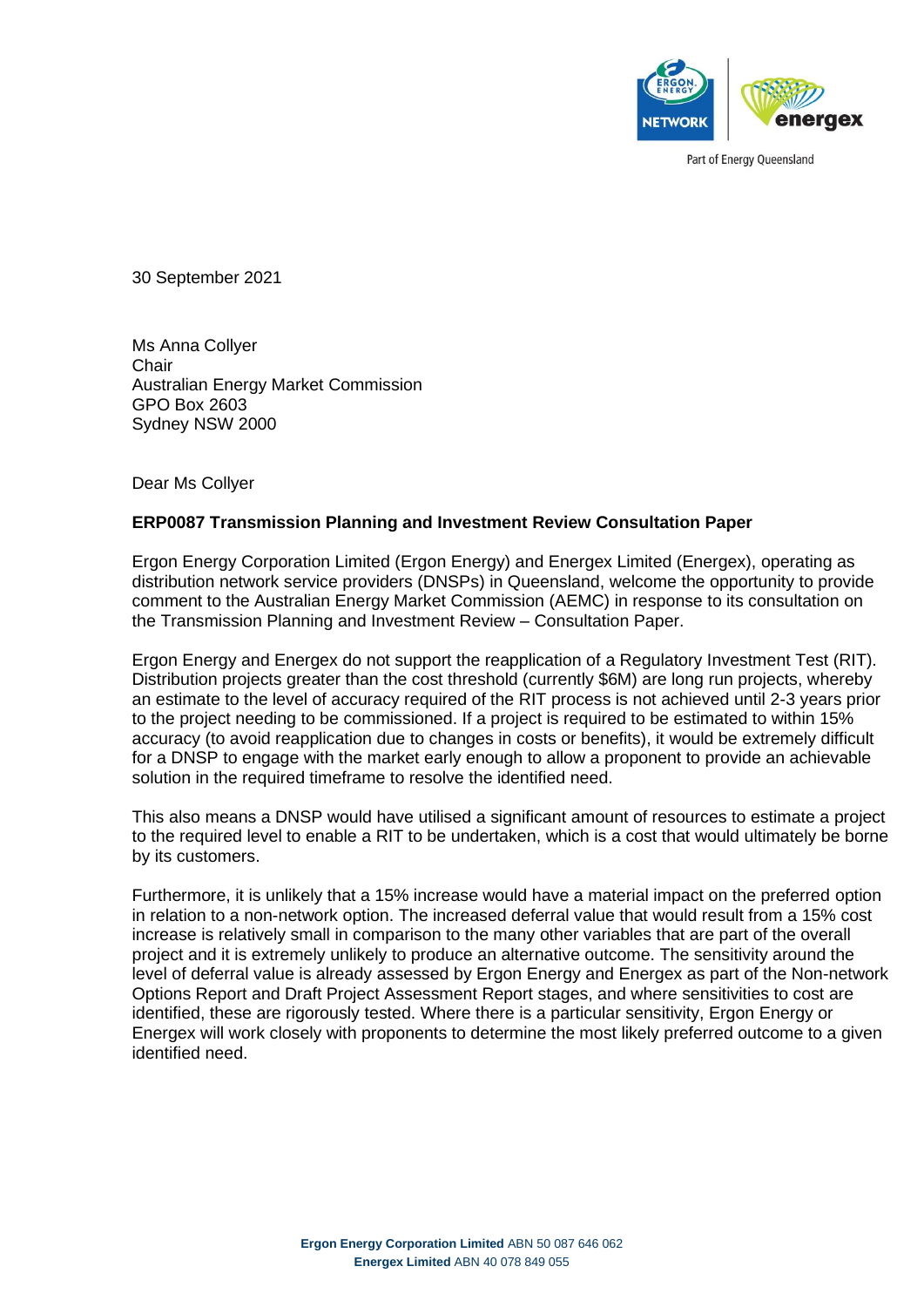Finally, given the proponent's intimate knowledge of the modelling of project costs and benefits and expertise in conducting the sensitivity analysis around these inputs, it is our opinion that the proponent is best placed to determine if there is a significant change in costs or benefits that may warrant reconsideration of any part of the RIT process. Through the RIT process, the Australian Energy Regulator (AER) has the ability to question decisions made by the proponent and there is also scope for the AER to investigate any dispute made at the conclusion of the RIT. We suggest the AER's role should be limited to that already prescribed by the RIT framework with the ability to require an NSP to update the net present value assessment and consult on this stage accordingly rather than reapplying the RIT.

Given that a complete RIT-D process could take up to 18 months to complete, reapplying this process could jeopardise an identified need not being addressed in the required timeframe. Specifically, where the identified need is to meet reliability standards or regulatory compliance, an inability to meet the required timeframe due to reapplication of the RIT could place consumers and/or networks at risk. While it is possible to introduce risk controls, such as mobile generation, this is not without additional cost, which would ultimately be borne by our consumers.

Should the AEMC require additional information or wish to discuss any aspect of this submission, please contact either myself, on 0409 239 883 or Barbara Neil on 0429 782 860.

Yours sincerely

Sarah Williamson

Sarah Williamson **Acting Manager Regulation**

Telephone: 0409 239 883 Email: [sarah.williamson@energyq.com.au](mailto:sarah.williamson@energyq.com.au)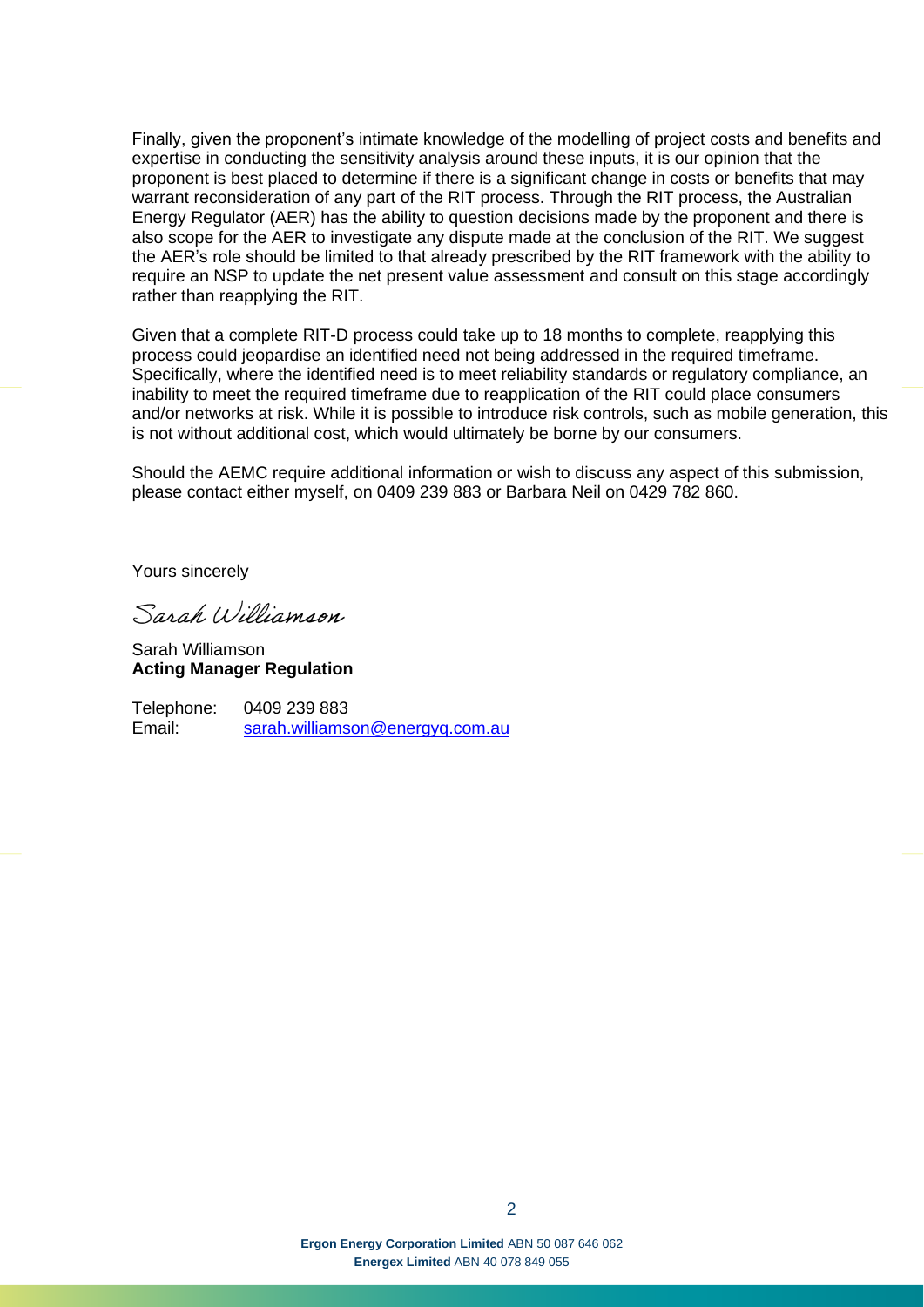# **SUBMISSION TO THE CONSULTATION PAPER-TRANSMISSION PLANNING AND INVESTMENT REVIEW**  STAKEHOLDER FEEDBACK TEMPLATE

The template below has been developed to enable stakeholders to provide their feedback on the questions posed in the consultation paper and any other issues that they would like to provide feedback on. The AEMC encourages stakeholders to use this template to provide feedback on issues raised. This template is not exhaustive and therefore stakeholders are encouraged to comment on any additional issues or suggest additional solutions. Stakeholders should not feel obliged to answer each question, but rather address those issues of particular interest or concern. Further context for the questions can be found in the consultation paper.

#### **SUBMITTER DETAILS**

|                                       | <b>ORGANISATION:</b> Ergon Energy and Energex |
|---------------------------------------|-----------------------------------------------|
| <b>CONTACT NAME:</b> Sarah Williamson |                                               |
| <b>EMAIL:</b>                         | Sarah.williamson@energyq.com.au               |
| <b>PHONE:</b>                         | 0409239883                                    |
| <b>DATE</b>                           | 30 September 2021                             |

#### **PROJECT DETAILS**

| <b>NAME OF RULE</b><br><b>CHANGE:</b>            | Transmission Planning and Investment Review |  |
|--------------------------------------------------|---------------------------------------------|--|
| <b>PROJECT CODE:</b>                             | EPR0087                                     |  |
| <b>PROPONENT:</b>                                | AEMC                                        |  |
| <b>SUBMISSION DUE</b> 30 September 2021<br>DATE: |                                             |  |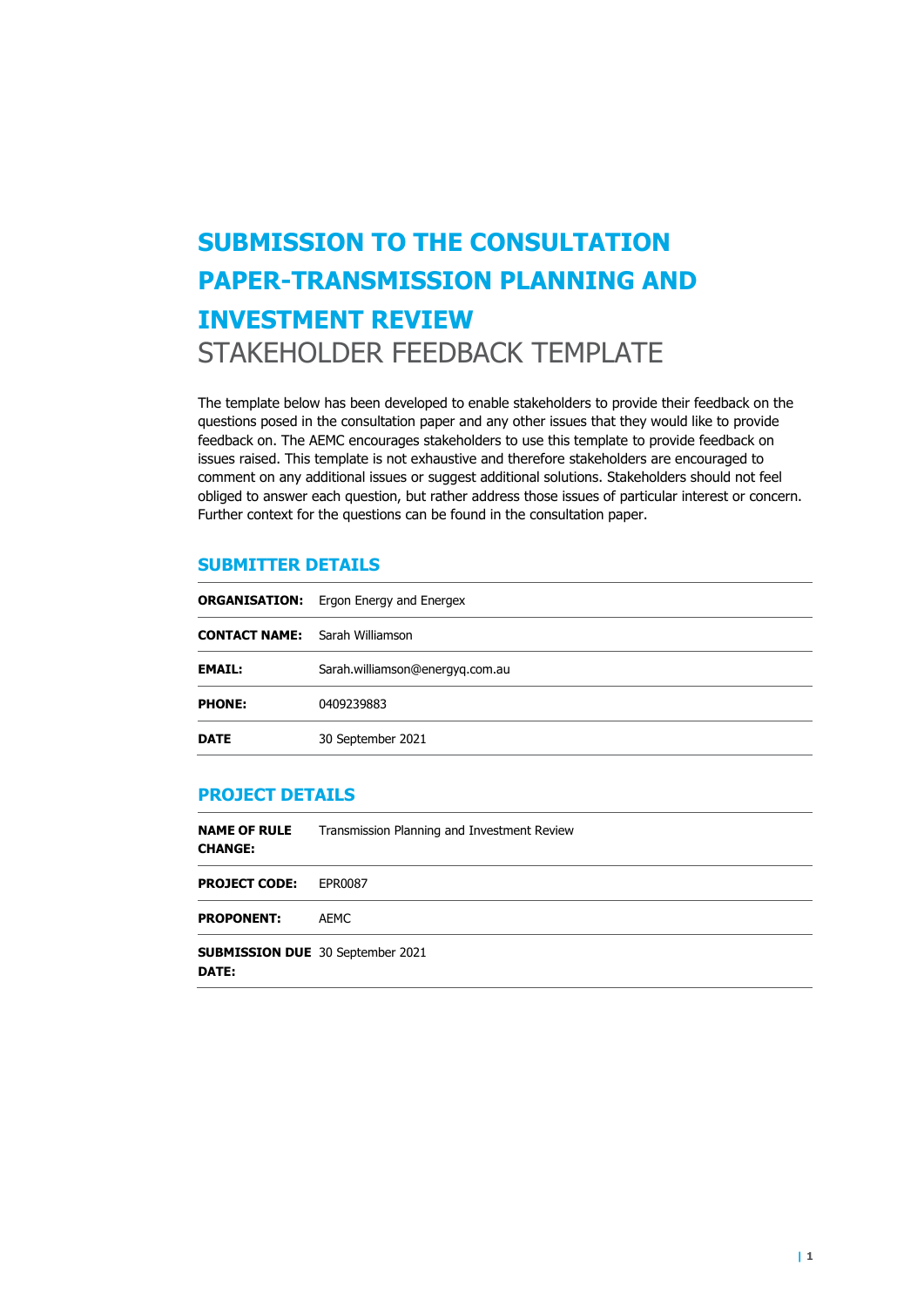## **INTRODUCTION**- ASSESSMENT CRITERIA

| 1. Do you agree with the Commission's proposed assessment framework for this<br>Review?                       | Ergon Energy and Energex have no comment. |
|---------------------------------------------------------------------------------------------------------------|-------------------------------------------|
| 2. Are there any additional criteria the Commission should consider as a part of<br>its assessment framework? | Ergon Energy and Energex have no comment. |

## **CHAPTER 3** – ISSUES IN THE REGULATORY FRAMEWORK AND PROCESSES FOR PLANNING OF MAJOR TRANSMISSION PROJECTS

| Implications of increased uncertainty for the ex-ante incentive-based regulatory framework |                                                                                                                                                                                                                                     |                                           |
|--------------------------------------------------------------------------------------------|-------------------------------------------------------------------------------------------------------------------------------------------------------------------------------------------------------------------------------------|-------------------------------------------|
|                                                                                            | 3. Do you agree with that the identified factors contribute to an increase to the<br>uncertainty surrounding major transmission projects, relative to BAU projects?<br>Are there other factors that should be taken into account?   | Ergon Energy and Energex have no comment. |
|                                                                                            | 4. Do you consider that the current ex-ante incentive-based approach to<br>regulation is appropriate for major transmission projects? Why? Are there<br>opportunities to drive more efficient expenditure and operational outcomes? | Ergon Energy and Energex have no comment. |
|                                                                                            | 5. Do you agree that the Review should take forward this issue as a priority<br>issue? If not, why?                                                                                                                                 | Ergon Energy and Energex have no comment. |
| Economic assessment of major transmission projects                                         |                                                                                                                                                                                                                                     |                                           |
|                                                                                            | 6. Are there opportunities to streamline the economic assessments of ISP and<br>non-ISP projects without compromising their rigour? If so, how could the<br>framework be streamlined?                                               | Ergon Energy and Energex have no comment. |
|                                                                                            | 7. Do you agree that the RIT-T has a clearer value-add in relation to non-ISP<br>projects? If not, why?                                                                                                                             | Ergon Energy and Energex have no comment. |
|                                                                                            | 8. Do you agree that the Review should take forward this issue as a priority<br>issue? If not, why?                                                                                                                                 | Ergon Energy and Energex have no comment. |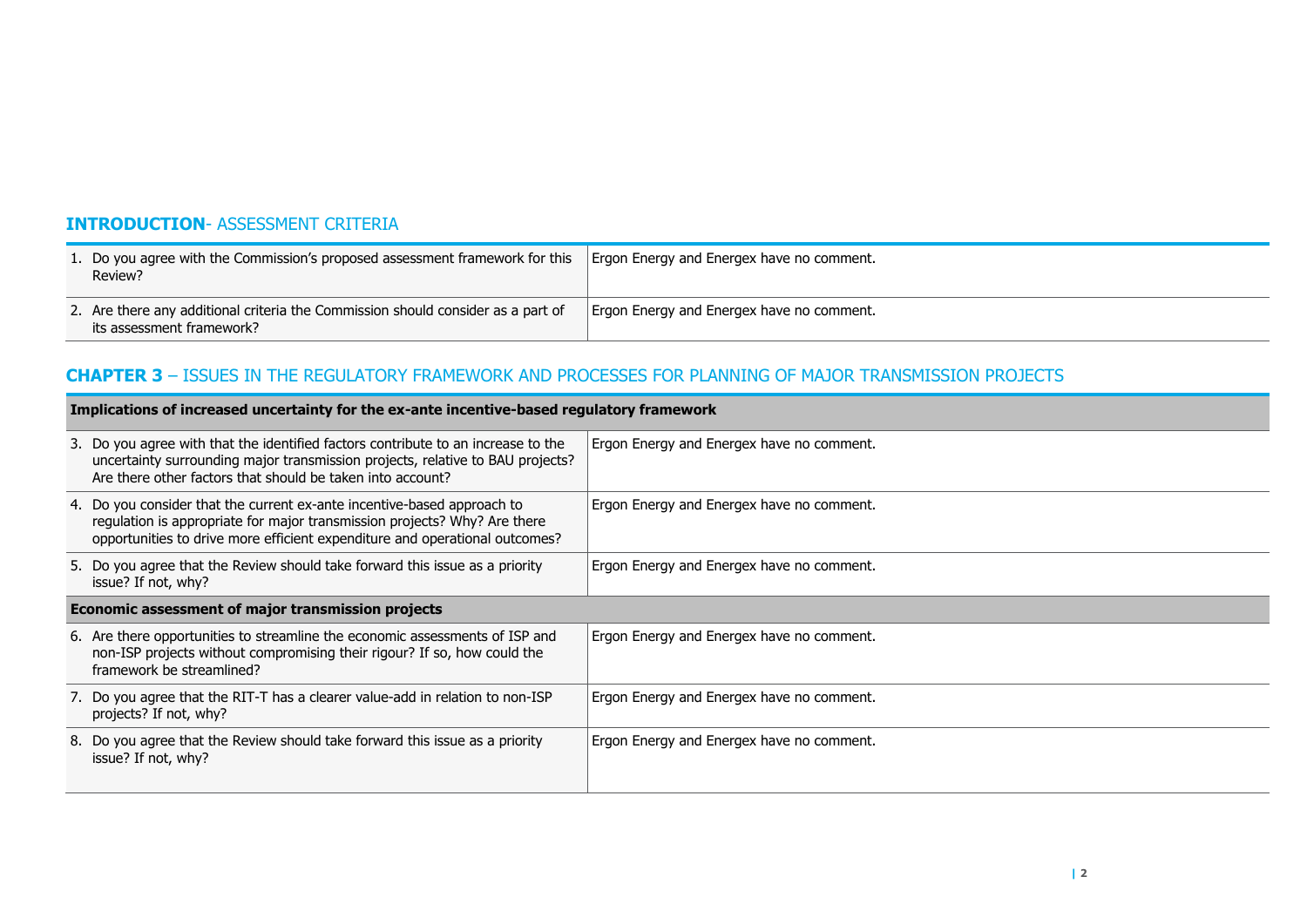| <b>Benefits included in planning processes</b>                                                                                                                                                                                                                                                                                                                                                      |                                           |  |
|-----------------------------------------------------------------------------------------------------------------------------------------------------------------------------------------------------------------------------------------------------------------------------------------------------------------------------------------------------------------------------------------------------|-------------------------------------------|--|
| 9. Are the benefits included in current planning processes sufficiently broad to<br>capture the drivers of major transmission investment? Does the scale and pace<br>of the NEM's energy transition necessitate inclusion of other classes of market<br>benefits or wider economic benefits? If so, what kind of other classes of<br>market benefits or wider economic benefits should be included? | Ergon Energy and Energex have no comment. |  |
| 10. Are major transmission projects failing to satisfy economic assessments<br>because certain benefits (market or non-market) are not permitted to be<br>quantified?                                                                                                                                                                                                                               | Ergon Energy and Energex have no comment. |  |
| 11. Are changes warranted to the manner in which carbon emissions inform<br>transmission planning and regulatory processes?                                                                                                                                                                                                                                                                         | Ergon Energy and Energex have no comment. |  |
| 12. Do you agree that the Review should take forward this issue as a priority<br>issue? If not, why?                                                                                                                                                                                                                                                                                                | Ergon Energy and Energex have no comment. |  |
| <b>Guidance on hard to monetise benefits</b>                                                                                                                                                                                                                                                                                                                                                        |                                           |  |
| 13. What classes of market benefits are hard to monetise? Is there a way that<br>these benefits could be made easier to quantify?                                                                                                                                                                                                                                                                   | Ergon Energy and Energex have no comment. |  |
| 14. Would guidance on hard to monetise benefits improve the timeliness at which<br>projects proceed through the regulatory process?                                                                                                                                                                                                                                                                 | Ergon Energy and Energex have no comment. |  |
| 15. Do you agree that the Review should take forward this issue as a priority<br>issue? If not, why?                                                                                                                                                                                                                                                                                                | Ergon Energy and Energex have no comment. |  |
| Market versus consumer benefits test                                                                                                                                                                                                                                                                                                                                                                |                                           |  |
| 16. Do you consider that there are certain changes that have occurred in the<br>energy sector that warrant reconsidering the merits of a market versus<br>consumer benefits test? If yes, what are these changes and why do they<br>require revisiting this issue?                                                                                                                                  | Ergon Energy and Energex have no comment. |  |
| 17. Do you agree that the Review should take forward this issue as a priority<br>issue? If not, why?                                                                                                                                                                                                                                                                                                | Ergon Energy and Energex have no comment. |  |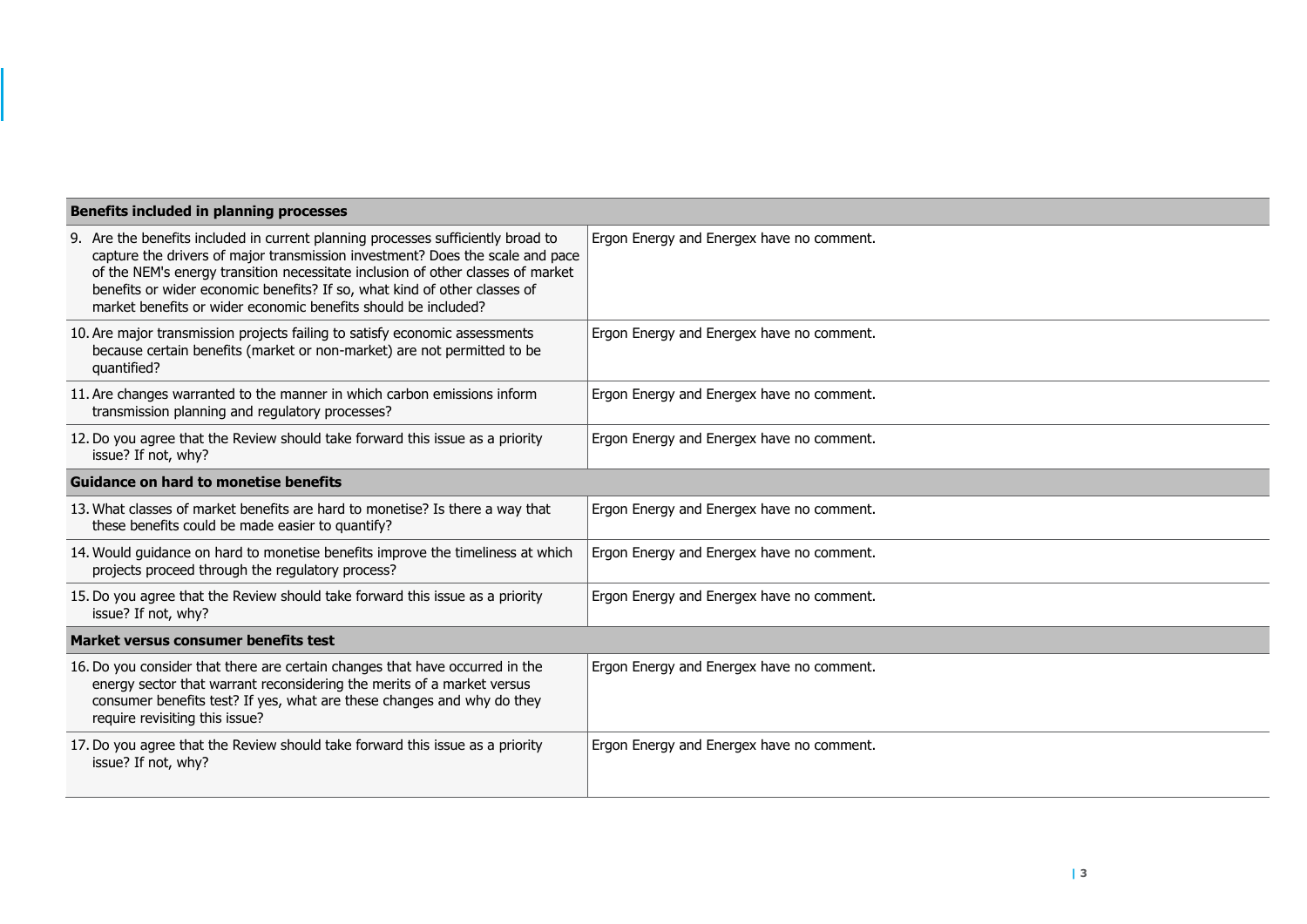| Treatment of non-network options                                                                                                                                                                                          |                                           |  |
|---------------------------------------------------------------------------------------------------------------------------------------------------------------------------------------------------------------------------|-------------------------------------------|--|
| 18. Do you agree that there are barriers for non-network options in economic<br>assessments? If so, do you agree with the barriers identified? Are there any<br>further barriers? How should these barriers be addressed? | Ergon Energy and Energex have no comment. |  |
| 19. Do you agree that the Review should take forward this issue as a priority<br>issue? If not, why?                                                                                                                      | Ergon Energy and Energex have no comment. |  |

## **CHAPTER 4** – ISSUES IN THE REGULATORY FRAMEWORK AND PROCESSES FOR TRANSMISSION INVESTMENT, FINANCING AND **DELIVERY**

| Balancing TNSP's exclusive right to build and own transmission projects                                                                                                                                 |                                           |  |
|---------------------------------------------------------------------------------------------------------------------------------------------------------------------------------------------------------|-------------------------------------------|--|
| 20. Are there features of financing infrastructure projects used in other sectors<br>that should be considered in the context of the efficient and timely delivery of<br>major transmission projects?   | Ergon Energy and Energex have no comment. |  |
| 21. Should the delivery of transmission projects be made contestable? If not, why?                                                                                                                      | Ergon Energy and Energex have no comment. |  |
| 22. What options, other than changes to the right of TNSPs to provide regulated<br>transmission assets, could be considered to ensure timely investment and<br>delivery of major transmission projects? | Ergon Energy and Energex have no comment. |  |
| 23. Do you agree that the Review should take forward this issue as a priority<br>issue? If not, why?                                                                                                    | Ergon Energy and Energex have no comment. |  |
| Treatment of of 'early works'                                                                                                                                                                           |                                           |  |
| 24. Do stakeholders seek further clarity on the meaning of preparatory activities<br>and early works?                                                                                                   | Ergon Energy and Energex have no comment. |  |
| 25. Should the Commission consider how the costs of early works can be<br>recovered?                                                                                                                    | Ergon Energy and Energex have no comment. |  |
| 26. Do you agree that the Review should take forward this issue as a priority<br>issue? If not, why?                                                                                                    | Ergon Energy and Energex have no comment. |  |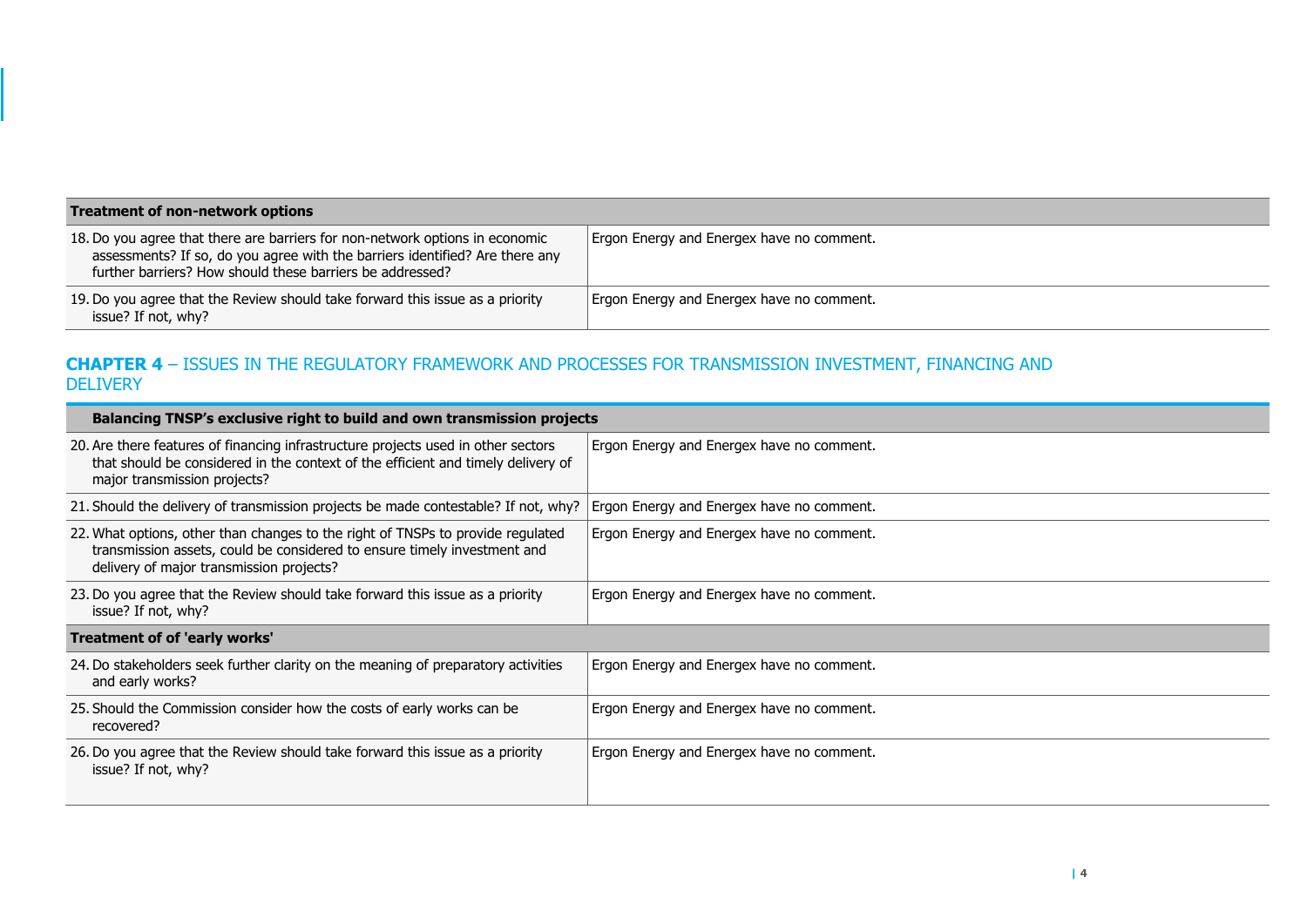| Processes for jurisdictional environmental and planning approval                                                                                                                                                           |                                           |
|----------------------------------------------------------------------------------------------------------------------------------------------------------------------------------------------------------------------------|-------------------------------------------|
| 27. Would additional clarity on cost recovery arrangements for preparatory<br>activities or early work improve a TNSP's ability to meet jurisdictional<br>requirements in a timely manner?                                 | Ergon Energy and Energex have no comment. |
| 28. Do jurisdictional planning and environmental requirement intersect with the<br>national transmission planning and investment frameworks in ways that are<br>not discussed above and may require further consideration? | Ergon Energy and Energex have no comment. |
| 29. Do you agree that the Review should take forward this issue as a priority<br>issue? If not, why?                                                                                                                       | Ergon Energy and Energex have no comment. |

## **OTHER COMMENTS**

| 30. Please provide any further comment relating to issues discussed in the<br>chapters 1-4 of the consultation paper.                                               | Ergon Energy and Energex have no comment. |
|---------------------------------------------------------------------------------------------------------------------------------------------------------------------|-------------------------------------------|
| 31. Please discuss any further issues the Commission should take forward in this<br>review in relation to topics covered in chapters 1-4 of the consultation paper. | Ergon Energy and Energex have no comment. |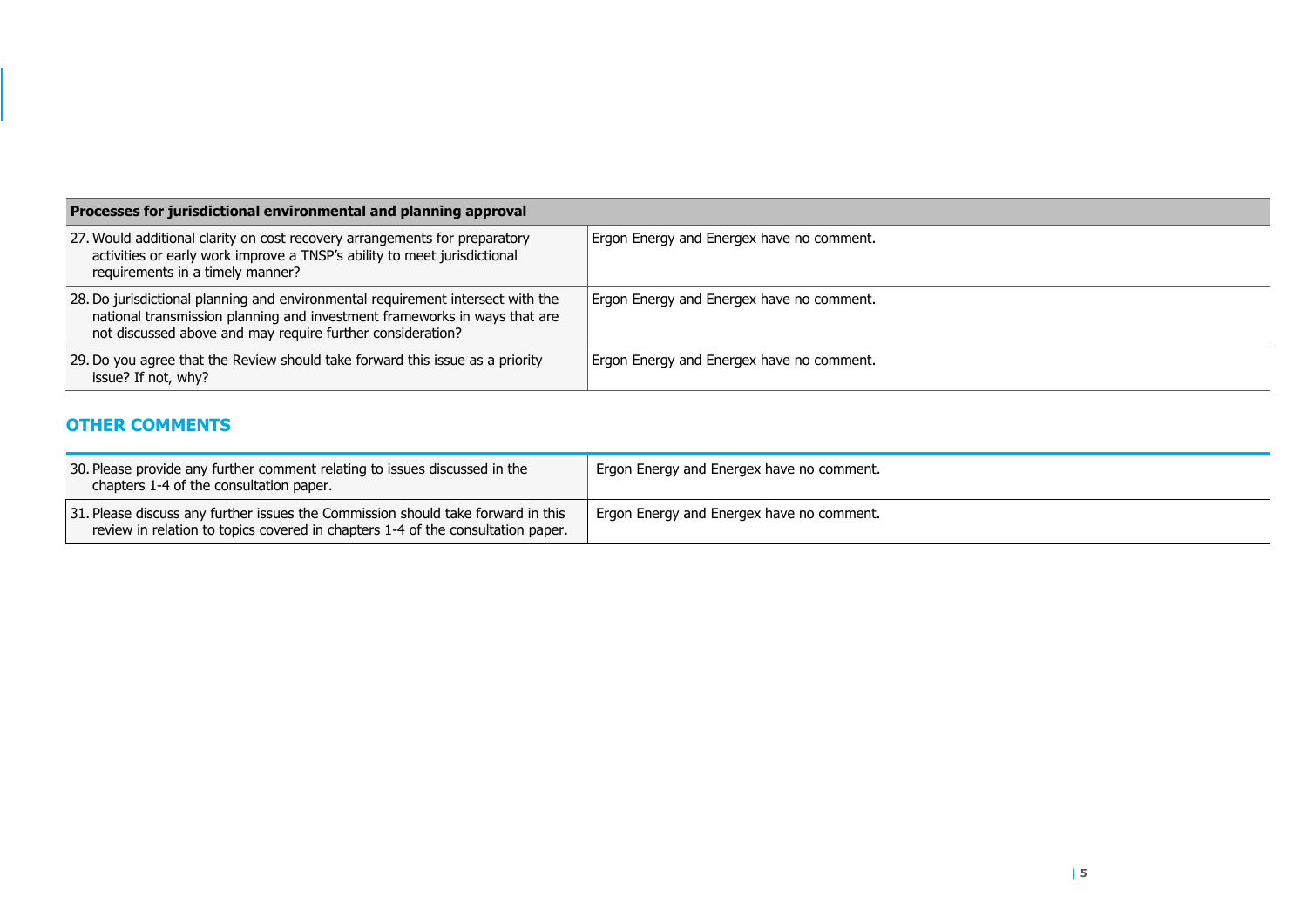## **TEMPLATE FOR MATERIAL CHANGE IN NETWORK INFRASTRUCTURE PROJECT COSTS RULE CHANGE REQUEST**

## **CHAPTER 5** – MATERIAL CHANGE IN NETWORK INFRASTRUCTURE PROJECT COSTS RULE CHANGE REQUEST

| Who should decide whether whether the RIT-T must be reapplied?                                                                                                                                          |                                                                                                                                                                                                                                                                                                                                                                                                                                                                                                                                                                                                                                                                                                                                                                                                                                                                                                                                                                                                                                                                                                                                                                                                                                                                                                                                                                                                                                                                                                                                                                                                                                                                                                                                                                                        |
|---------------------------------------------------------------------------------------------------------------------------------------------------------------------------------------------------------|----------------------------------------------------------------------------------------------------------------------------------------------------------------------------------------------------------------------------------------------------------------------------------------------------------------------------------------------------------------------------------------------------------------------------------------------------------------------------------------------------------------------------------------------------------------------------------------------------------------------------------------------------------------------------------------------------------------------------------------------------------------------------------------------------------------------------------------------------------------------------------------------------------------------------------------------------------------------------------------------------------------------------------------------------------------------------------------------------------------------------------------------------------------------------------------------------------------------------------------------------------------------------------------------------------------------------------------------------------------------------------------------------------------------------------------------------------------------------------------------------------------------------------------------------------------------------------------------------------------------------------------------------------------------------------------------------------------------------------------------------------------------------------------|
| 32. Should this decision remain the responsibility of the proponent or should it be a<br>matter for the AER? Why?                                                                                       | Ergon Energy and Energex suggest the responsibility for deciding to reapply the RIT should remain with the<br>proponent as they are best placed to determine if the change in benefits or costs warrant reapplication.                                                                                                                                                                                                                                                                                                                                                                                                                                                                                                                                                                                                                                                                                                                                                                                                                                                                                                                                                                                                                                                                                                                                                                                                                                                                                                                                                                                                                                                                                                                                                                 |
| 33. If the decision remains with the proponent, should the AER have the right to<br>test that opinion?                                                                                                  | As the AER is responsible for ensuring the RIT is conducted in accordance with the Rules, we suggest they<br>have the ability to require NSPs to justify their view through this process.                                                                                                                                                                                                                                                                                                                                                                                                                                                                                                                                                                                                                                                                                                                                                                                                                                                                                                                                                                                                                                                                                                                                                                                                                                                                                                                                                                                                                                                                                                                                                                                              |
| <b>Cost thresholds</b>                                                                                                                                                                                  |                                                                                                                                                                                                                                                                                                                                                                                                                                                                                                                                                                                                                                                                                                                                                                                                                                                                                                                                                                                                                                                                                                                                                                                                                                                                                                                                                                                                                                                                                                                                                                                                                                                                                                                                                                                        |
| 34. Should the NER include a requirement to reapply the RIT, or update analysis,<br>when costs increase above specified thresholds? If so, do you have a view as<br>to what those thresholds should be? | Ergon Energy and Energex do not support the reapplication of a RIT. Distribution projects greater than the<br>cost threshold (currently \$6M) are long run projects, whereby an estimate to the level of accuracy required of<br>the RIT process is not achieved until 2-3 years prior to the project needing to be commissioned. If a project is<br>required to be estimated to within 15% accuracy (to avoid reapplication due to changes in costs or benefits),<br>it would be extremely difficult for a DNSP to engage with the market early enough to allow a proponent to<br>provide an achievable solution in the required timeframe to resolve the identified need.<br>This also means a DNSP would have utilised a significant amount of resources to estimate a project to the<br>required level to enable a RIT to be undertaken, which is a cost that would ultimately be borne by its<br>customers.<br>Furthermore, it is unlikely that a 15% cost increase would have a material impact on the preferred option in<br>relation to a non-network option. The increased deferral value that would result from a 15% cost increase is<br>relatively small in comparison to the many other variables that are part of the overall project and it is<br>extremely unlikely to produce an alternative outcome. The sensitivity around the level of deferral value is<br>already assessed by Ergon Energy and Energex as part of the Non-Network Options Report and Draft Project<br>Assessment Report stages, and where sensitivities to cost are identified, these are rigorously tested. Where<br>there is a particular sensitivity, Ergon Energy or Energex will work closely with proponents to determine the<br>most likely preferred outcome to a given identified need. |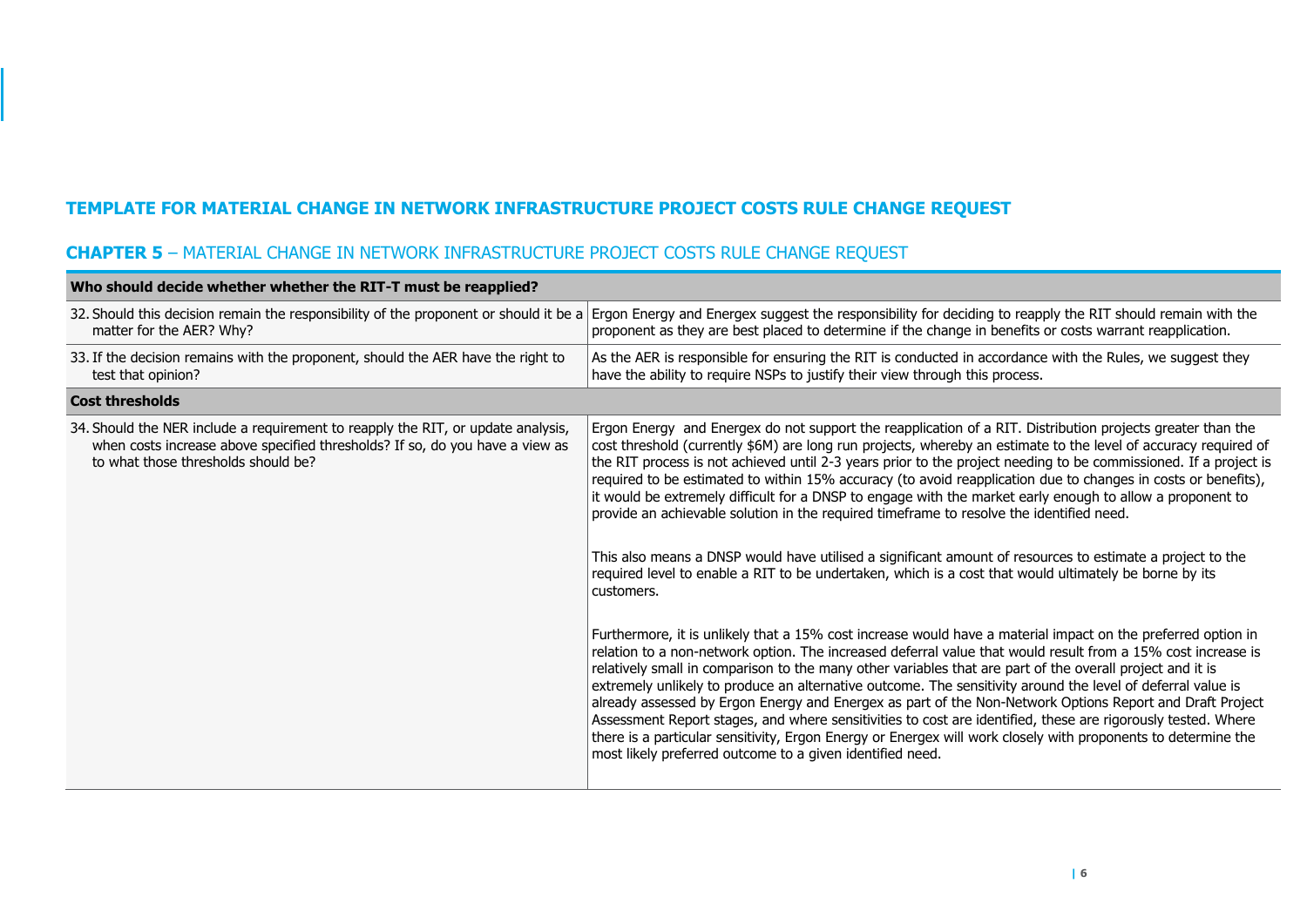|                                                                                                                                                                                                                                        | Notwithstanding the above, we suggest that if the AEMC determines to implement a threshold for<br>reapplication, then a threshold of 30% would be more appropriate for smaller distribution projects. This would<br>ensure that any deferral benefit is sufficient to warrant the reapplication, while allowing a DNSP to engage<br>with the market in a timely manner to allow network and non-network options equal opportunities for success.                             |
|----------------------------------------------------------------------------------------------------------------------------------------------------------------------------------------------------------------------------------------|------------------------------------------------------------------------------------------------------------------------------------------------------------------------------------------------------------------------------------------------------------------------------------------------------------------------------------------------------------------------------------------------------------------------------------------------------------------------------|
| 35. Do you consider this requirement should apply to all RIT projects or only those<br>above a particular cost threshold/s? If so, do you have a view as to what the<br>threshold/s should be?                                         | Ergon Energy and Energex do not support subjecting all RIT projects to reapplication and agree that a cost<br>threshold should apply. The increased deferral benefit from projects that are below \$50M are extremely small<br>when considering the many other variables involved in these sorts of project. Therefore, we consider that if a<br>rule change is made, distribution projects below \$50M should be exempt from reapplying the RIT-D.                          |
| 36. Do you have any views regarding the suggested alternative "decision rule"<br>approach?                                                                                                                                             | Ergon Energy and Energex agree the "decision rule" approach would be more easily applied to determining<br>sensitivities to cost. We suggest this approach would address our concerns of being able to engage early and<br>save costs for customers through the application of the RIT without the need for a highly accurate estimate.<br>Both Ergon Energy and Energex already assess cost sensitivities in their projects to ensure the optimum<br>outcome for customers. |
| 37. Should updated project cost data be provided to AEMO to help improve the<br>accuracy of the ISP?                                                                                                                                   | Ergon Energy and Energex have no comment.                                                                                                                                                                                                                                                                                                                                                                                                                                    |
| 38. Do you have any other suggestions regarding alternative ways to manage cost<br>increases?                                                                                                                                          | Ergon Energy and Energex have no comment.                                                                                                                                                                                                                                                                                                                                                                                                                                    |
| Requirements when reapplying the RIT                                                                                                                                                                                                   |                                                                                                                                                                                                                                                                                                                                                                                                                                                                              |
| 39. Should the requirement to reapply the RIT be more targeted?                                                                                                                                                                        | Ergon Energy and Energex have no comment.                                                                                                                                                                                                                                                                                                                                                                                                                                    |
| 40. Should any additional analysis and modelling that is required to be undertaken<br>be published and subject to public consultation?                                                                                                 | Ergon Energy and Energex have no comment.                                                                                                                                                                                                                                                                                                                                                                                                                                    |
| Trigger to reapply the RIT                                                                                                                                                                                                             |                                                                                                                                                                                                                                                                                                                                                                                                                                                                              |
| 41. Do you have any views as to how the requirement to reapply the RIT should<br>be given effect, including for contingent and non-contingent projects?                                                                                | Ergon Energy and Energex have no comment.                                                                                                                                                                                                                                                                                                                                                                                                                                    |
| 42. Should there be a cut-off point (e.g. once the AER approves the CPA, or once<br>construction commences) beyond which any requirement to update analysis<br>cannot be triggered? If so, what would be an appropriate cut-off point? | Ergon Energy and Energex have no comment.                                                                                                                                                                                                                                                                                                                                                                                                                                    |
| 43. Should there be a limit on how many times RIT analysis must be updated?                                                                                                                                                            | Ergon Energy and Energex have no comment.                                                                                                                                                                                                                                                                                                                                                                                                                                    |